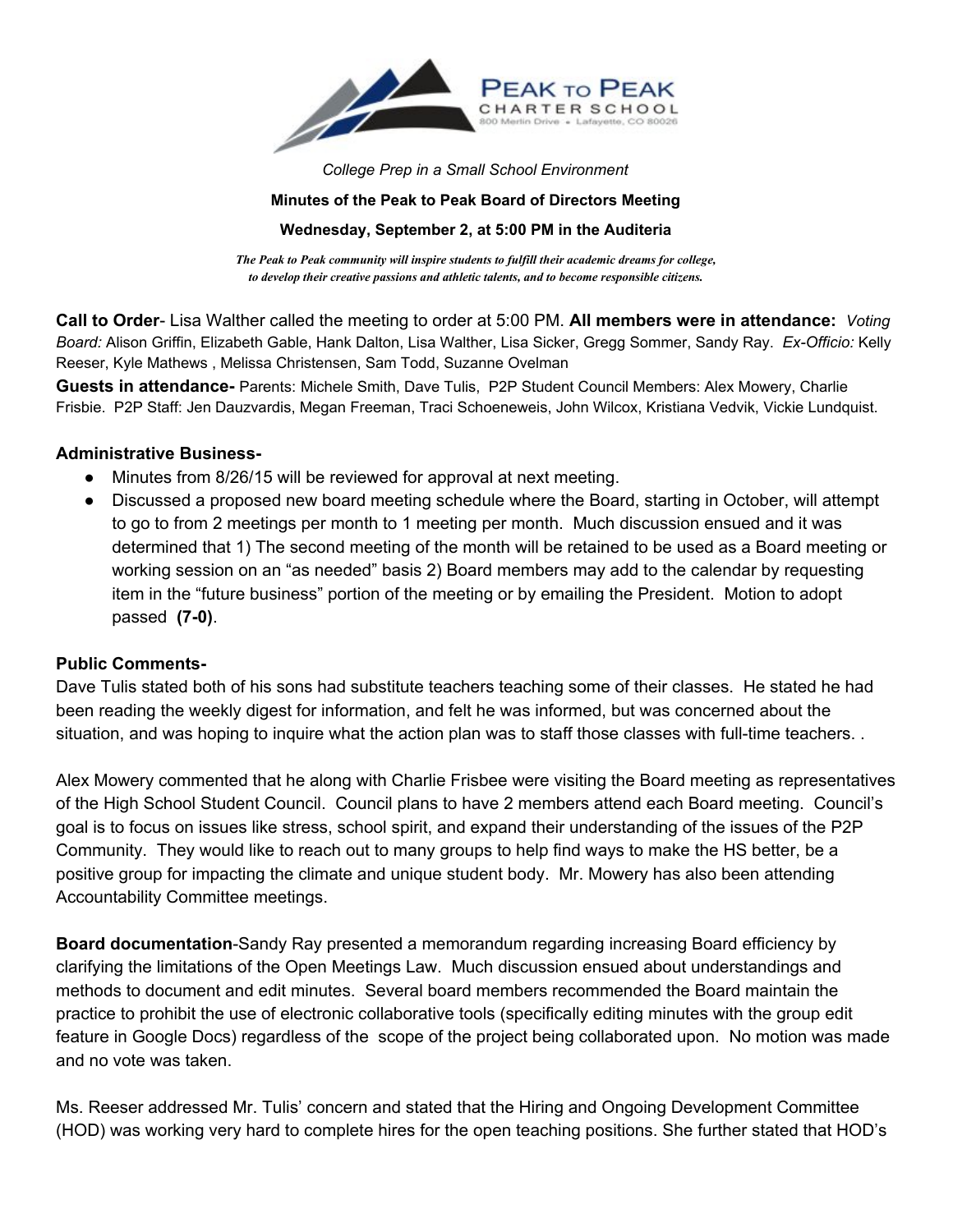goal was to staff only with qualified personnel and not to compromise the hires due to the urgency of the situation.

**EDE Monthly Report and Goals** The Board received a written report from Kelly Reeser she highlighted the her goals and focus areas for 2015-16:

- Complete the salary equity adjustments for teachers and counselors to correct inequities created by the transition to the salary scale in 2013-14.
- Work with ELT and Board to assess the effectiveness of current teacher/counselor bonus system and make recommendations for school-wide improvements in this area.
- Launch pilot program for new teacher evaluation tool.
- Explore options for a K-12 data warehouse/management system for student data.
- Support the Counseling Department's efforts to pursue K-12 Recognized ASCA Model Program (RAMP) accreditation.
- Support the middle school as the search for a new assistant principal is ongoing.
- Serve as the spokesperson and ambassador for the school-wide effort to enhance Peak to Peak's brand with local, state and national sources in order to advance the school's reputation and financial position.
- Support the Board of Directors' succession planning efforts.

**EDO** Monthly Report and Goals- The Board received a written report from Sam Todd and he highlighted several topics in a verbal report:

- The campus build out project is moving along very smoothly and very close to schedule. The overall schedule still has most of construction being completed in April, 2016. Some landscaping will need to be finished in May.
- Construction on tennis courts should begin 920 and should take about a month to complete.
- Servicemaster is now contracted to clean the north building.
- The budget will be presented to the Board for preliminary review in October and final approval in November.
- Meeting dates for the finance and budget committee, October 27th; February 2nd; May 2nd. 3:30 PM 5:00 PM in the south conference room. Eric Duran will replace John Rogers from Great Western Bank.
- Expect to receive the final audited financials in late October or early November.
- P2P will be included in "Colorado Gives Day" in December. The goal for the annual gift is \$170K.
- \$15K donation received his fall for scholarship fund. Fundraising goal is \$200K.
- Robyn Steuer will be expanding her reach to corporations and foundations this year.
- The annual Golf Outing will be Friday, 10-2 at Indian Peaks Golf Course.
- Completed revised offer letters and meetings with individual teachers regarding the salary equity adjustments.

# **Director Update: Professional Development-**

Megan Freeman provided the Board several written reports, and highlighted several topics in a verbal report:

- Induction off to a good start, partnered with 1 independent school partner this year.
- 2015 P2P Job Fair hosted 200 teacher candidates, 62 schools, held 31 P2P interviews
- Asking staff to make plans of impending employment changes transparent to supervisor as early as possible to help hiring efforts.
- Job opening network includes (in addition to traditional job boards etc.) reaching out to associations, university contacts, social networking, and district and outside contacts.